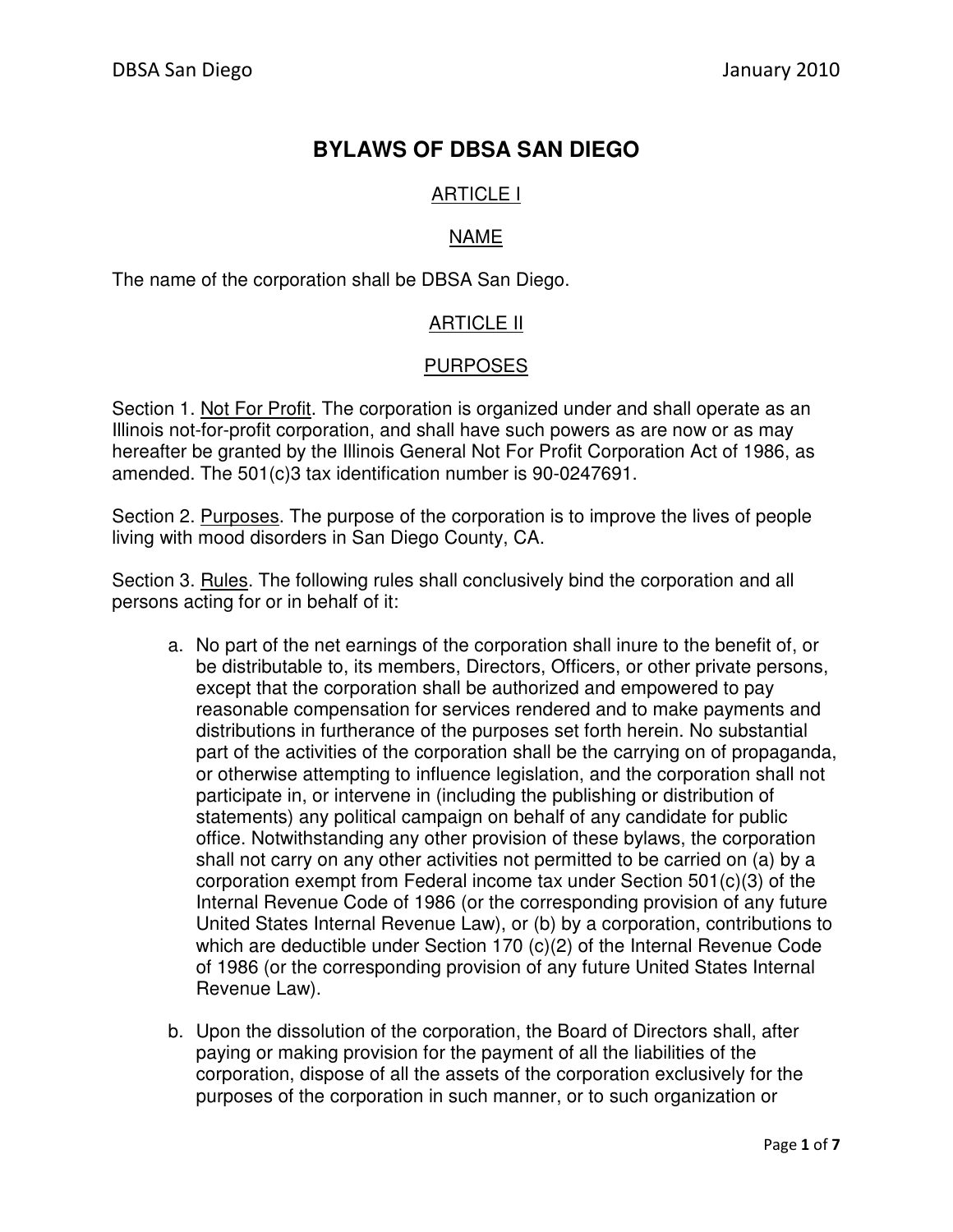organizations organized and operated exclusively for charitable, educational, religious, or scientific purposes as shall at the time qualify as an exempt organization or organizations under Section 501(c)(3) of the Internal Revenue Code of 1986 (or the corresponding provision of any future United States Internal Revenue Law), and as the Board of Directors shall determine.

### ARTICLE III

## REGISTERED OFFICE AND AGENT

The corporation shall have and continuously maintain in the State of Illinois a registered office and a registered agent whose office shall be identical with such registered office, and may have such other offices within or without the State of Illinois and such other registered agents as the Board of Directors may from time to time determine.

#### ARTICLE IV

#### MEMBERS

DBSA San Diego is a non-member organization. All decisions will be made by the Board of Directors.

#### ARTICLE V

#### **OFFICERS**

Section 1. Officers. The Officers are responsible to the Board of Directors. The Officers of the corporation shall be at least two co-treasurers and one secretary. The Board of Directors may elect or appoint such other Officers as it shall deem desirable, such Officers to have the authority to perform the duties prescribed by the Board of Directors. Officers need not be residents of Illinois, but must have served as a Member at Large for the previous 3 consecutive months before being elected.

Section 2. Election and Term of Office. The Officers shall be elected by the Board of Directors and the Members at Large for an annual term. The Officers shall be elected at the annual meeting in February and shall serve until their successors have been duly elected and have qualified. Vacancies may be filled or new offices created and filled at any meeting of the Board of Directors. If an incumbent has no challengers during reelection, they may choose to continue in their current position on the Board of Directors until the next election or until they choose to step down.

Section 3. Removal. Any Officer may be removed by the Board of Directors, by a majority vote, whenever in its judgment the best interests of the corporation would be served thereby.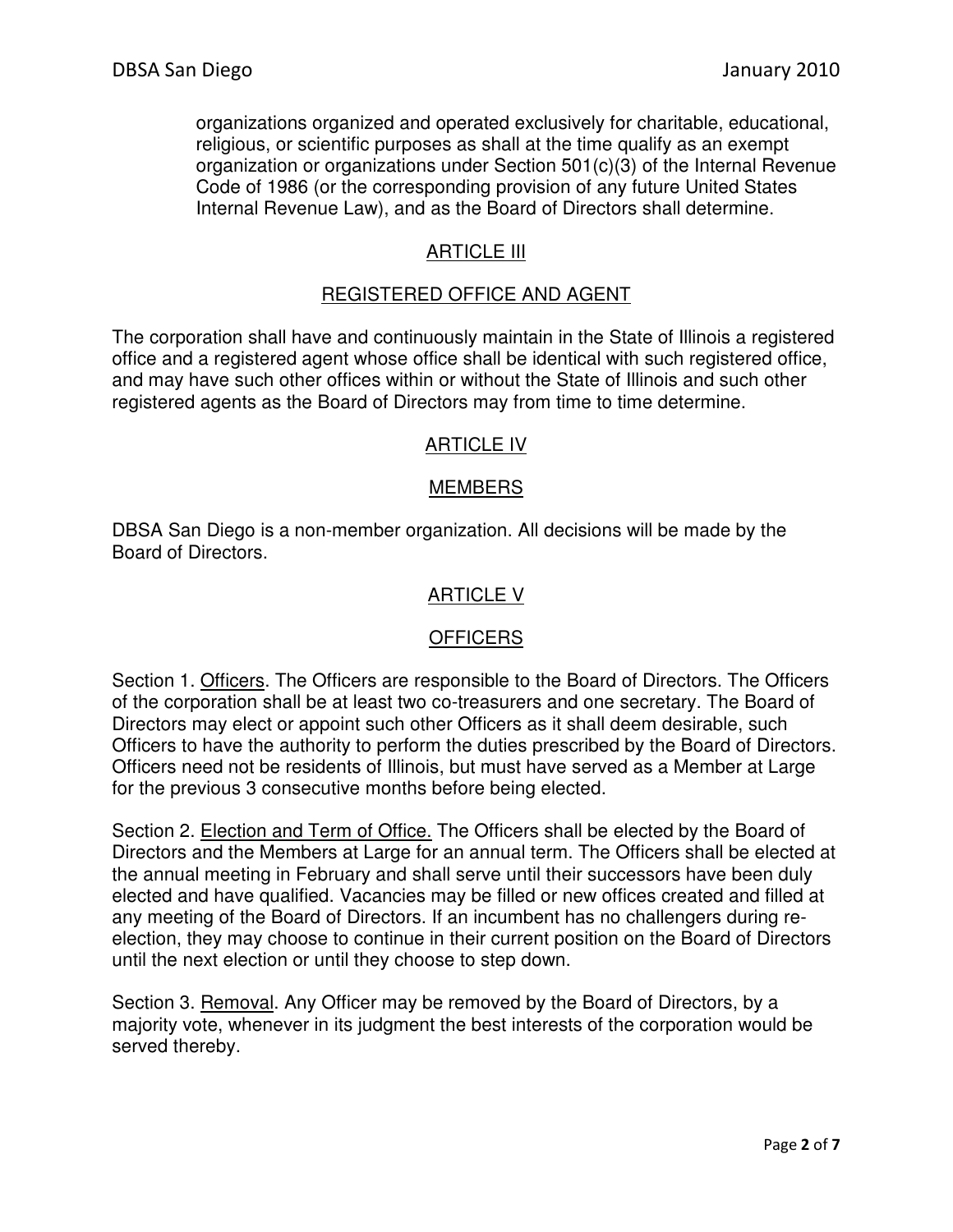Section 4. Vacancies. A vacancy in any office, because of death, resignation, removal, illness, disqualification or otherwise, may be temporarily filled by the Board of Directors for up to 3 months. After 3 months, the acting Officer may choose to continue for the unexpired portion of the term. In special circumstances and with advanced notice of at least one month, the Board of Directors may choose to make an exception and allow the absent Officer or Director to return to their position after an absence of longer than 3 months.

Section 5. Secretary. The secretary shall form the agenda and keep the minutes of the meetings of the Board of Directors in one or more books provided for that purpose; see that all notices are duly given in accordance with the provisions of these bylaws or as required by law; be custodian of the corporate records.

Section 6. Treasurers. If required by the Board of Directors, the treasurer shall give a bond for the faithful discharge of his or her duties in such sum and with such surety or sureties as the Board of Directors shall determine. The two co-treasurers shall have charge and custody of and be responsible for all funds and securities of the corporation; receive and give receipts of monies due and payable to the corporation from any sources whatsoever, and deposit all such monies in the name of the corporation in such banks, trust companies, or other depositories as shall be selected in accordance with the provisions of these bylaws. Treasurers shall be responsible for logging donations at the end of each meeting and providing accurate up-to-date monthly financial reports at the monthly meeting of the Board of Directors. They shall also compile a year-end expense report to be presented at the meeting of the Board of Directors the following February. Reimbursement Forms and receipts shall be stored in the Reimbursement Forms binder in the library.

Section 7. Absences. If a board member is absent or unable to fulfill his or her duties, another board member may temporarily fill in until the absent board member returns. If the matter is not critical, the Board of Directors may choose to defer the task until the next meeting.

## ARTICLE VI

### **COMMITTEES**

Section 1. Committees. Committees may be formed by interested parties to conduct the business of DBSA San Diego. These committees and their actions must be approved by the Board of Directors.

Section 2. Committee Membership. Volunteers comprise the membership of each committee. Since DBSA members may suffer from periods of mood instability, anyone may be removed from committee membership by the Board of Directors.

Section 3. Chairperson. One member of each committee shall attend the monthly meeting of the Board of Directors and give an update on their committee's activity.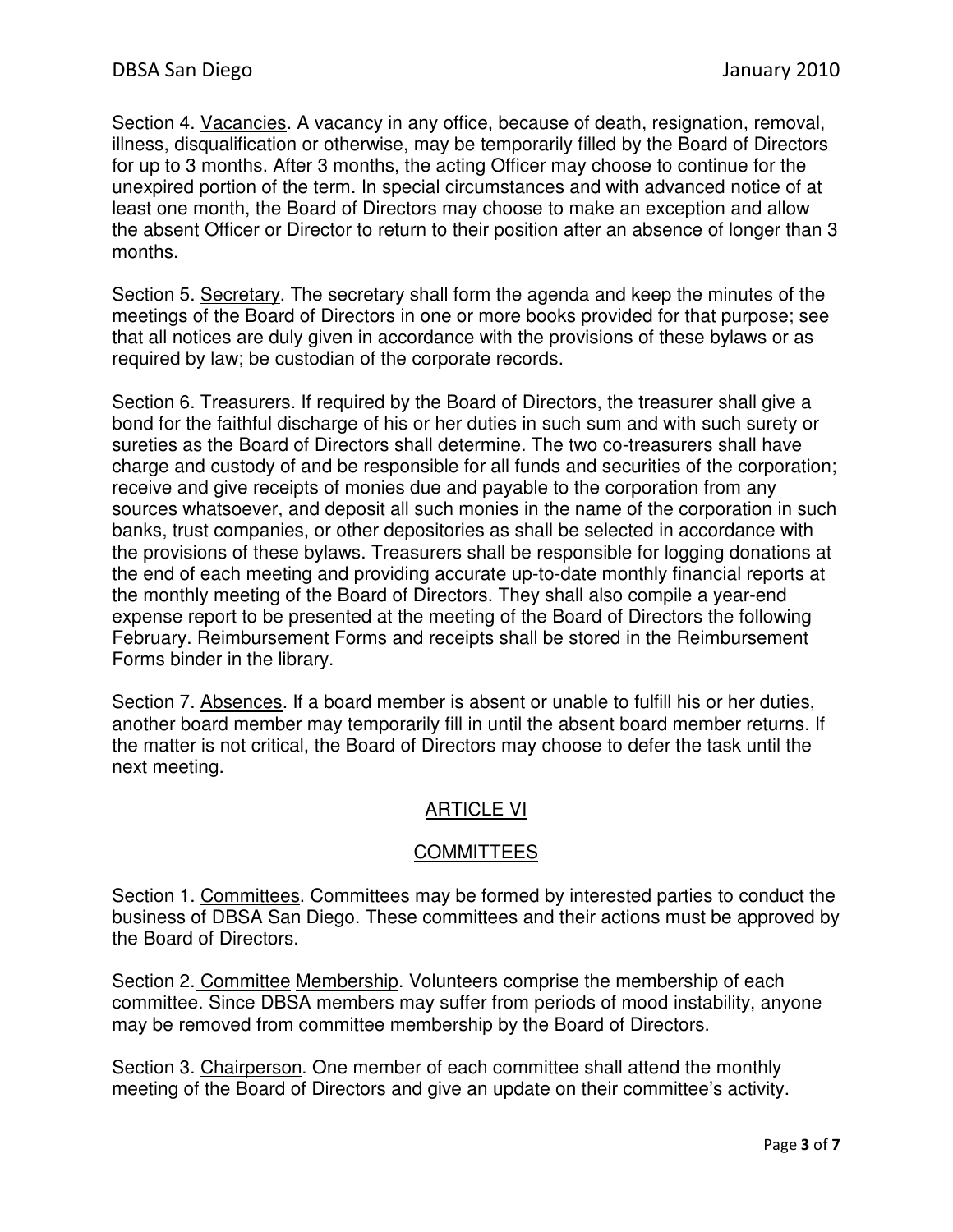## FACILITATOR

Section 1. Facilitator. A facilitator works within the Support Group to ensure that the group runs smoothly. A facilitator agrees to undergo training and possible review by other facilitators. Main responsibilities include: directing the flow of communication, maintaining a safe environment for all participants, and asking for assistance when needed.

## DIRECTOR

Section 1. Director. A Director is a leader of a committee and has met the requirements to be a Member at Large.

## MEMBER AT LARGE

Section 1. Member at Large. A Member at Large is a group participant who has attended group for at least six months, attended three or more consecutive meetings of the Board of Directors, and requested to become a Member at Large. Members at Large have voting rights at meetings of the Board of Directors but no defined responsibilities. Voting rights will be suspended for one meeting following an absence of more than three board meetings.

## ARTICLE VII

## BOARD OF DIRECTORS

Section 1. General Powers. The affairs of the corporation shall be managed by its Board of Directors.

Section 2. Composition, Tenure and Qualifications. The number of Directors shall be no less than four and no more than eight. Each Director shall hold office until the next annual meeting of the Board of Directors in February and until his or her successor has been duly elected and has qualified. Directors need not be residents of Illinois.

Section 3. Regular Meetings. The Board of Directors shall meet monthly and hold an annual review meeting during the month of February or at such other time and at such place as may be designated by resolution of the Board of Directors without other notice than this bylaw and such resolution.

Section 4. Special Meetings. Special meetings of the Board of Directors may be called by or at the request of any two Directors. The person or persons authorized to call special meetings of the Board may fix any place, either within or without the State of Illinois, as the place for holding any special meeting of the Board called by them.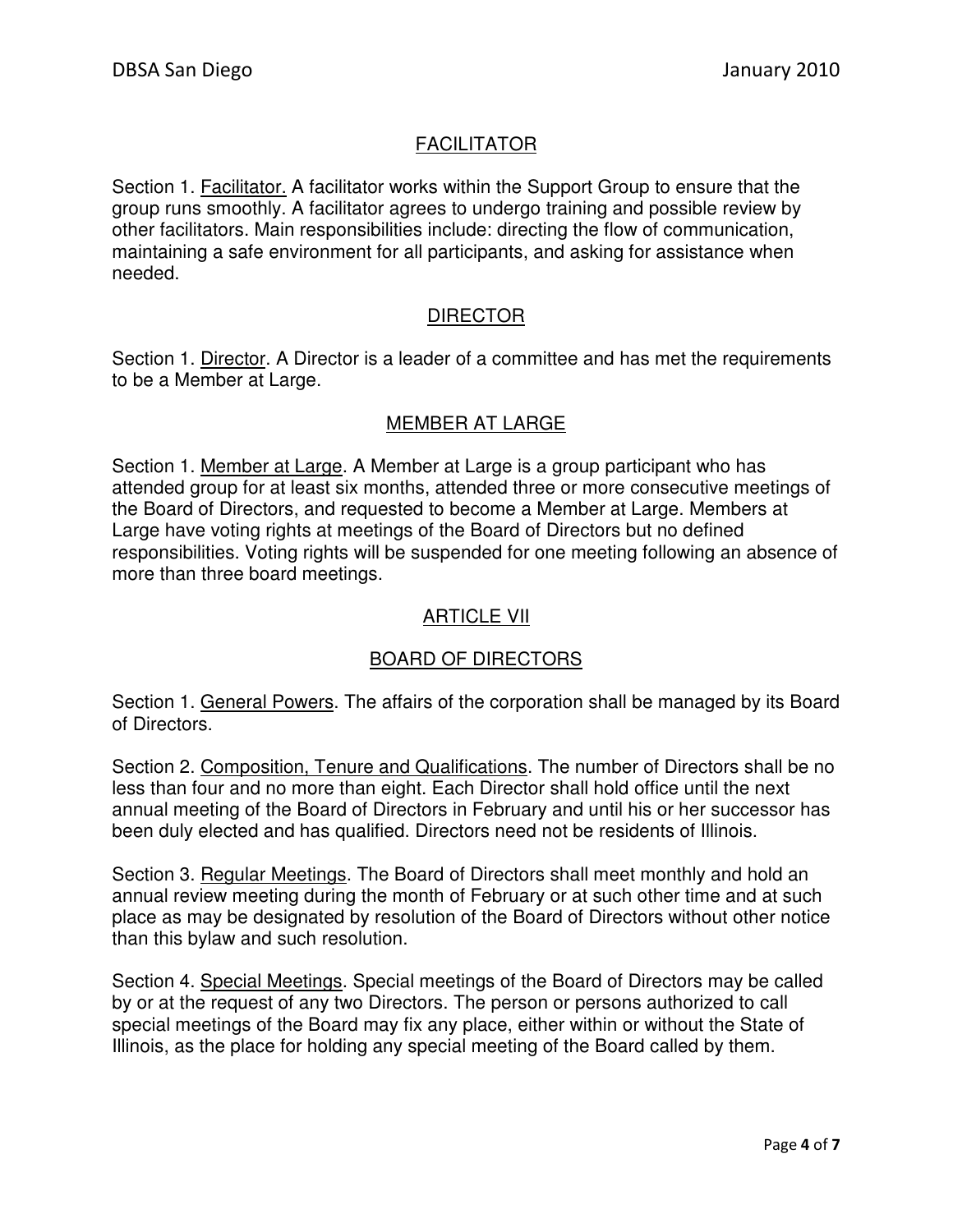Section 5. Notice. Notice of any special meeting of the Board of Directors shall be given at least 2 days previously thereto by written notice delivered personally or sent by mail, email, or telephone message to each Director. If notice be given by mail, such notice shall be deemed to be delivered upon confirmation of the receipt of the transmission. Any Director may waive notice of any meeting.

Section 6. Attendees. Any participant in a DBSA San Diego support group may attend a regular monthly meeting of the Board of Directors, but they do not have voting rights and the board reserves the right to designate any meeting as closed to non-board members as it sees fit.

Section 7. Quorum. A majority of the Board of Directors shall constitute a quorum for the transaction of business at any meeting of the Board, provided that if less than a majority of the Directors is present at said meeting, a majority of the Directors present may adjourn the meeting from time to time without further notice.

Section 8. Manner of Acting. The act of a majority of the Directors present at a meeting at which a quorum is present shall be the act of the Board of Directors, except where otherwise provided by law or by these bylaws.

Section 9. Informal Action by Directors. Any action required to be taken at a meeting of the Board of Directors or any action which may be taken at a meeting of the Board may be taken without a meeting if a consent in writing (hard copy or email), setting forth the action so taken, shall be signed by (i) either all of the Directors entitled to vote with respect to the subject matter thereof, or (ii) by the Directors having not less than the minimum number of votes that would be necessary to authorize or to take action at a meeting at which all Directors entitled to vote thereon are present and voting.

Section 10. Voting Members. Voting members are the Directors, Officers, and Members at Large.

Section 11. Vacancies. A vacancy in any office, because of death, resignation, removal, illness, disqualification or otherwise, may temporarily filled by the Board of Directors for up to 3 months. After 3 months, the acting Director may choose to continue for the unexpired portion of the term. In special circumstances and with advanced notice of at least one month, the Board of Directors may choose to make an exception and allow the absent Director to return to their position after an absence of longer than 3 months.

Section 12. Compensation. Directors shall not receive any salaries for their services as such; provided, that nothing herein contained shall be construed to preclude any Director from serving the corporation in any other capacity and receiving compensation therefor.

Section 13. Attendance by Communications Equipment. Members of the Board of Directors or of any committee of the Board of Directors may participate in and act at any meeting of such board or committee through the use of a conference telephone or other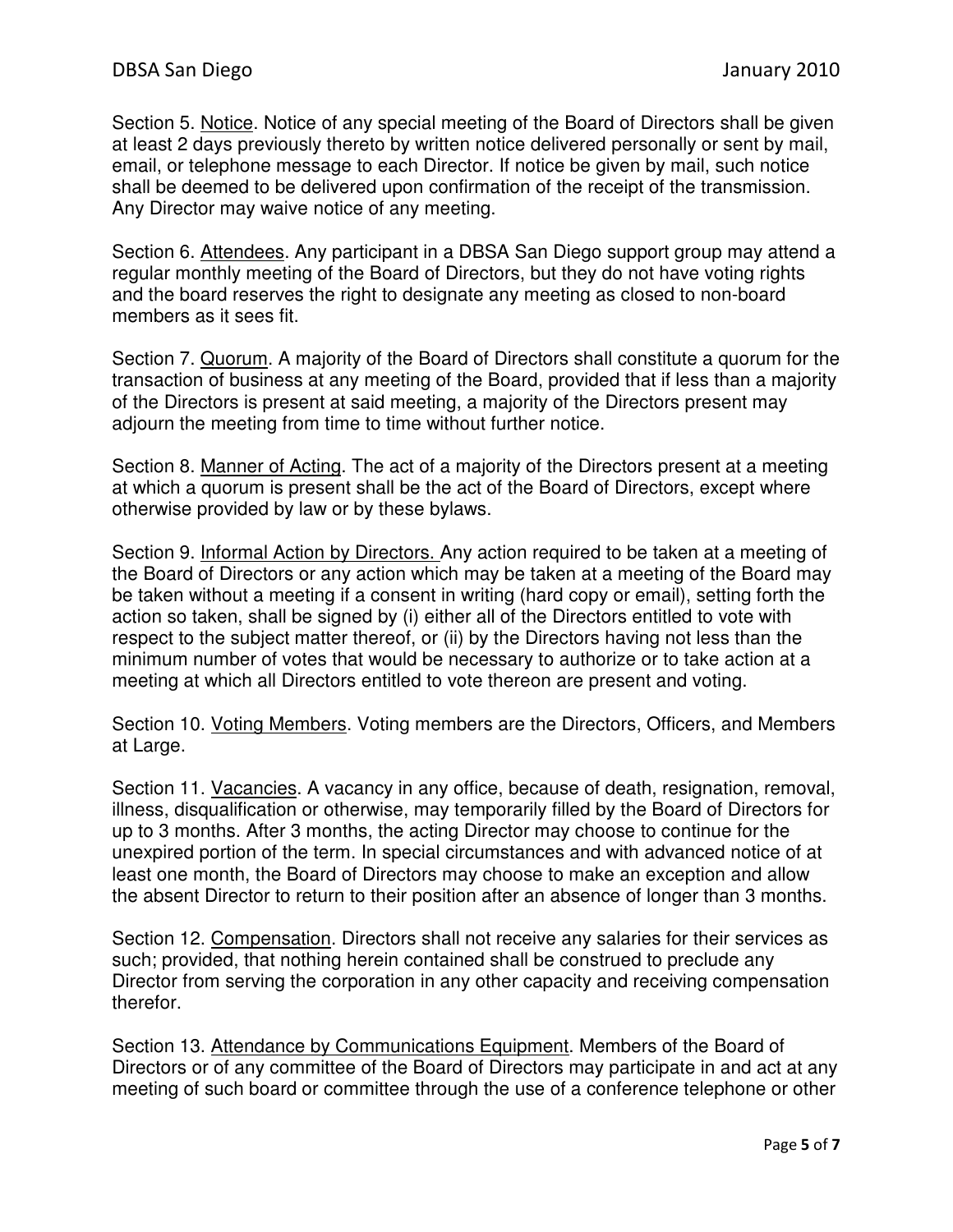communications equipment by means of which all persons participating in the meeting can hear each other. Such meeting shall constitute attendance and presence in person at the meeting of the person or persons so participating.

Section 14. Voting. Voting members must be present to vote. However, in an election, any voting party who will not be present at the meeting of the Board of Directors in which the vote will take place may choose to submit their vote in writing via email or hardcopy to the secretary no later than 24 hours before the vote.

## ARTICLE VIII

#### CONTRACTS, CHECKS, DEPOSITS AND REIMBURSEMENT

Section 1. Contracts. The Board of Directors may authorize any Officer or Officers, agent or agents of the corporation, in addition to the Officers so authorized by these bylaws, to enter into any contract or execute and deliver any instrument in the name of and on behalf of the corporation, and such authority may be general or confined to specific instances.

Section 2. Checks, Drafts, etc. All checks, drafts or other orders for the payment of money, notes, or other evidences of indebtedness issued in the name of the corporation, shall be signed by a Treasurer. If a payment is in the amount of \$350 or more, it shall be co-signed by both Treasurers.

Section 3. Deposits. All funds of the corporation shall be deposited from time to time to the credit of the corporation in such banks, trust companies or other depositories as the Board of Directors may select.

Section 4. Reimbursement. Any Director or Officer may spend up to \$50 at their discretion without prior approval from the board. Any expenditure over \$50 must be preapproved in writing by the board. Receipts for reimbursement must be received by a Treasurer within 90 days of purchase.

### ARTICLE IX

#### BOOKS AND RECORDS

The corporation shall keep correct and complete books and records of account and shall also keep minutes of the proceedings of its Board of Directors and committees having any of the authority of the Board of Directors.

### ARTICLE X

### FISCAL YEAR

The fiscal year of the corporation shall be January 1 – December 31.